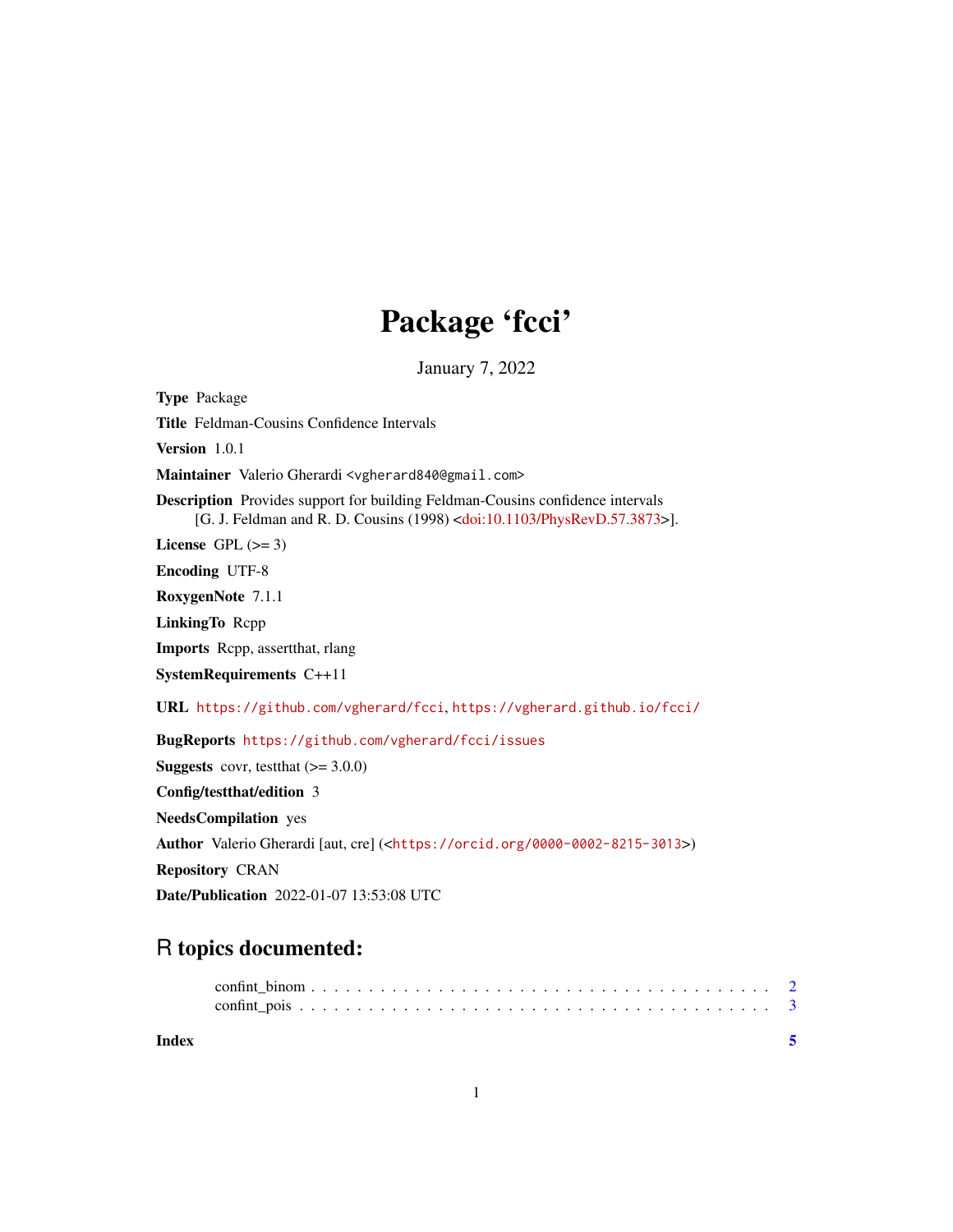<span id="page-1-0"></span>

### Description

Build confidence intervals for binomial proportions using the Feldman-Cousins construction (Feldman and Cousins, 1998).

#### Usage

 $confint\_binom(n, N, c1 = 0.95, acc = 0.001)$ 

#### Arguments

| n   | number of successes. Numeric vector of length one.                                       |
|-----|------------------------------------------------------------------------------------------|
| N   | number of trials. Numeric vector of length one.                                          |
| c1  | confidence level for the returned confidence interval. A number between zero<br>and one. |
| acc | required accuracy in the confidence interval endpoints. A positive number.               |

#### Details

More details on the Feldman-Cousins construction can be found in the documentation page of [confint\\_pois.](#page-2-1)

#### Value

a numeric vector of length two, containing the confidence interval endpoints.

#### References

Feldman, Gary J. and Cousins, Robert D. "Unified approach to the classical statistical analysis of small signals" *Phys. Rev. D* 57, issue 7 (1998): 3873-3889.

#### See Also

```
confint_pois
```
#### Examples

 $confint\_binom(50, 100, c1 = 0.95, acc = 1e-3)$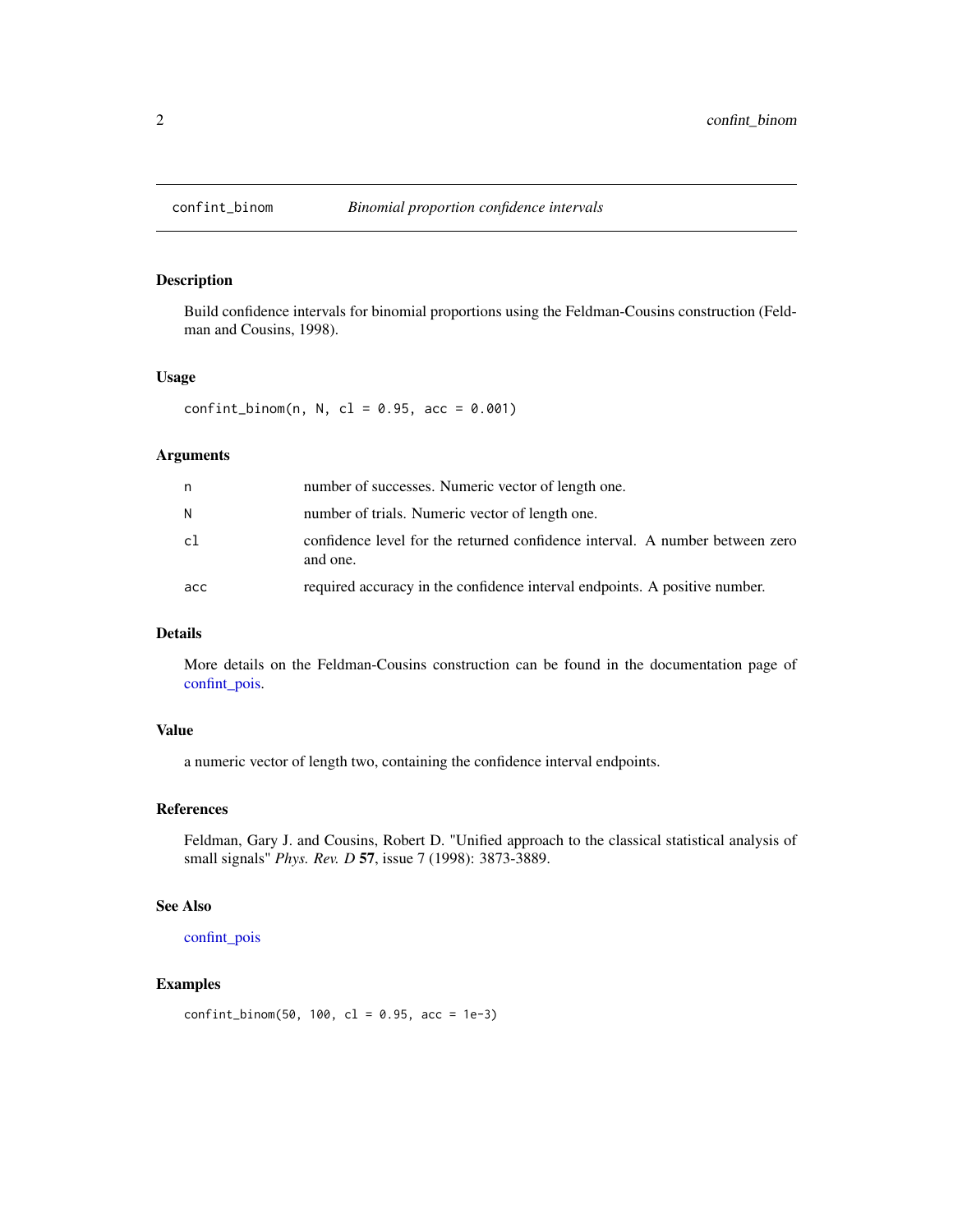<span id="page-2-1"></span><span id="page-2-0"></span>

#### Description

Build confidence intervals for the rate of a Poisson random variable using the Feldman-Cousins construction (Feldman and Cousins, 1998).

#### Usage

```
confint_pois(
 n,
b = 0,
 cl = 0.95,
 acc = 0.001 * (max(n - b, 0) + 1),lambda_min = NULL,
 lambda_max = NULL)
```
#### Arguments

| n                      | number of events. Numeric vector of length one.                                                                                                                                                                 |
|------------------------|-----------------------------------------------------------------------------------------------------------------------------------------------------------------------------------------------------------------|
| b                      | expected number of background events. Numeric vector of length one or three<br>(see Details).                                                                                                                   |
| cl                     | confidence level for the returned confidence interval. A number between zero<br>and one.                                                                                                                        |
| acc                    | required accuracy in the confidence interval endpoints. A positive number.                                                                                                                                      |
| lambda_min, lambda_max | window of Poisson rate values for whom the Neyman belt construction is per-<br>formed. Numeric vectors of length one or NULL (see Details). For advanced<br>users only, use the default value (NULL) if unsure. |

#### Details

The Feldman-Cousins confidence intervals construction (Feldman and Cousins, 1998) provides a unified treatment for the estimation of Poisson rates, which produces consistent results for both the common case, where the number of observed events n is greater than the number of background events b, and the boundary cases, when n is equal or even less than b. In these last cases, a naive treatment can lead to either overcovering (that is, unnecessarily large confidence intervals; this is the case for, *e.g.*, the intervals returned from stats: : poisson, test for zero events and no background) or, even worse, undercovering and/or non-sensical confidence intervals (relevant examples can be found in (Feldman and Cousins, 1998)).

In order to find confidence intervals, the standard Neyman construction is performed over a grid of values for the estimated rate. The search interval can be controlled through the parameters lambda\_min and lambda\_max; if these are left as default (NULL), they are estimated automatically based on a rough estimate, which should be adequate in a large majority of cases.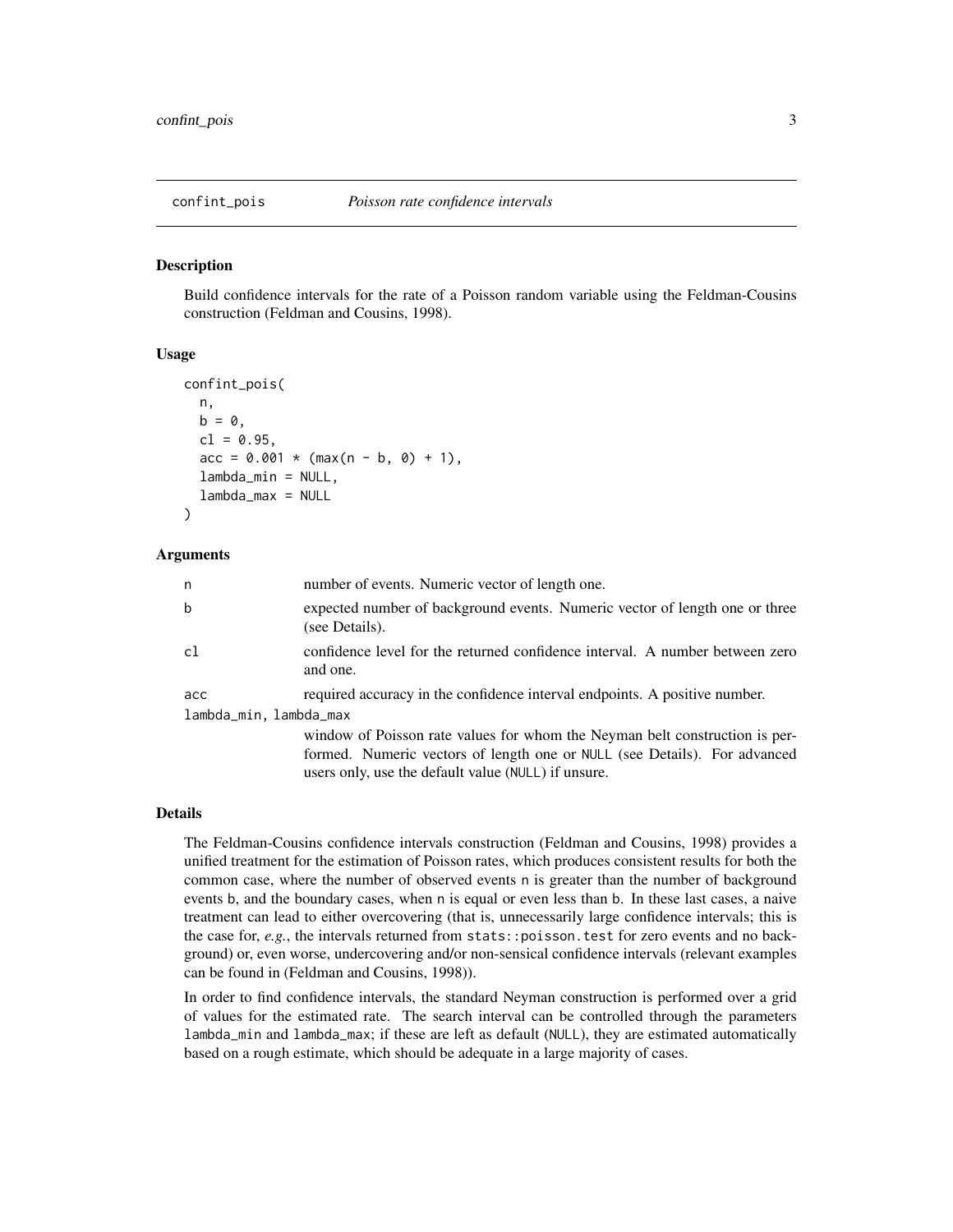The argument b controls the expected number of background events, which would differ from zero if some of the event counts are expected to correspond to spurious events. In other words, the number of total counts n is assumed to follow a Poisson distribution with rate lambda + b, with b known and lambda unknown and to be estimated.

The original reference discusses a minor correction to confidence intervals, which ensures that the produced upper limits are decreasing functions of b. This is computationally intensive and not necessary for the correctness of Feldman-Cousins confidence intervals, but may facilitate interpretation for e.g. sensitivity analyses. The correction can be implemented by providing a length three numeric to the b argument, such that  $b[[1]]$  is the expected background rate as before, while  $b[[2]]$ and b[[3]] represent a maximum value for b and a grid step. The construction is repeated over the whole grid of b values and the actual upper limit is chosen as the greatest upper limit encountered in the sequence of intervals so constructed.

#### Value

a numeric vector of length two, containing the confidence interval endpoints.

#### References

Feldman, Gary J. and Cousins, Robert D. "Unified approach to the classical statistical analysis of small signals" *Phys. Rev. D* 57, issue 7 (1998): 3873-3889.

#### Examples

confint\_pois( $n = 10$ ,  $c1 = 0.68$ )  $confint\_pois(n = 10, b = 5, c1 = 0.68)$ 

# Compare:  $confint\_pois(n = 0, cl = 0.95)$ # with: poisson.test( $x = 0$ , conf.level = 0.95)\$conf.int